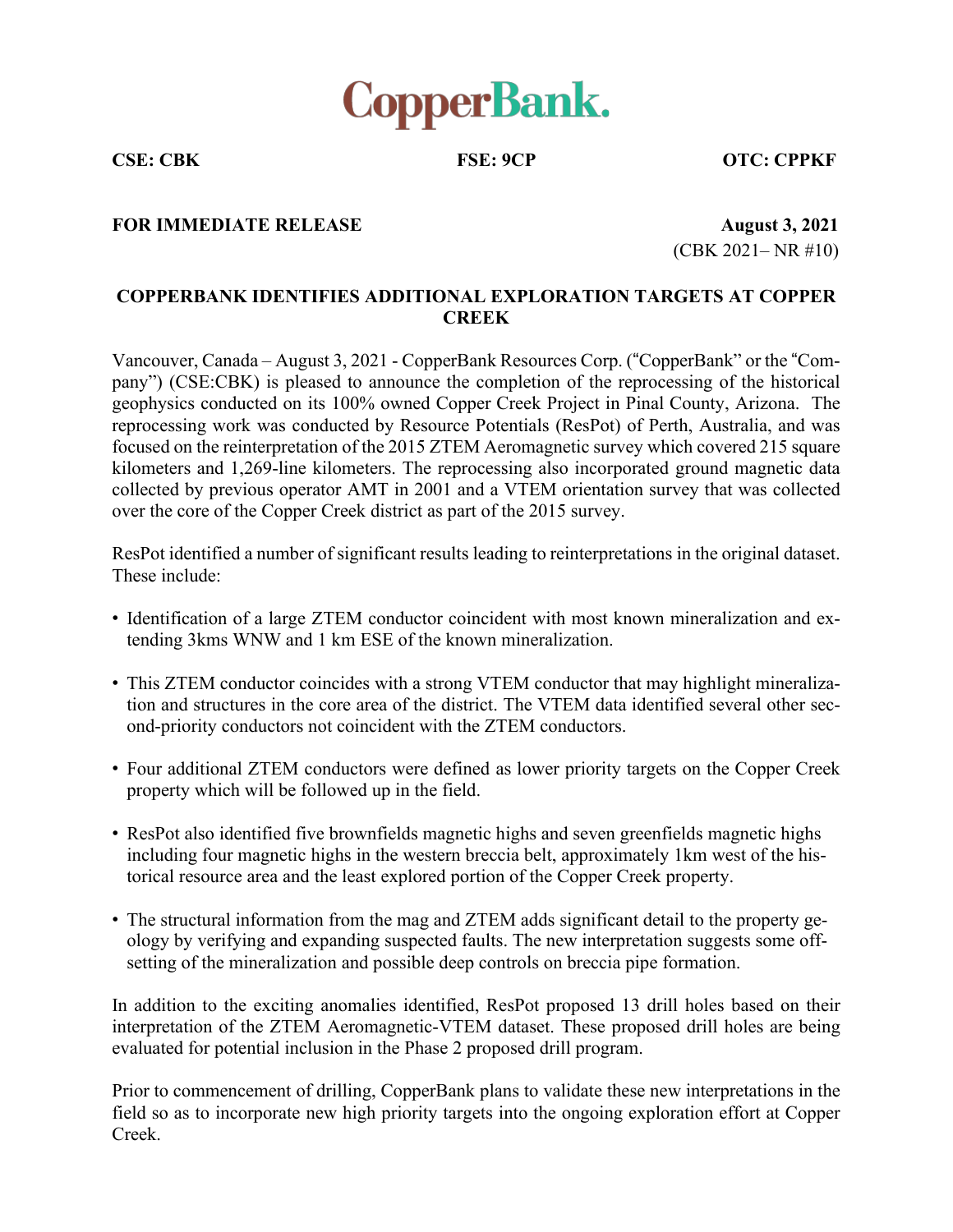## **Qualified Person**

Mark I. Pfau of Tellurian Exploration, Inc., is a Qualified Person under National Instrument 43- 101 and has approved the technical portions of this press release. Mr. Pfau is an exploration and resource targeting specialist in the porphyry and related geologic environments.

## **About CopperBank**

**CopperBank** is a Canadian exploration mining company focused on energy related metal exploration in The United States of America. The Company trades on the Canadian Securities Exchange  $-$  CSE- under the symbol "CBK".

On behalf of CopperBank Resources Corp.

³*Gianni Kovacevic*´

Gianni Kovacevic

|      | Address: Suite 1500, 409 Granville Street, Vancouver, BC V6C 1T2 |
|------|------------------------------------------------------------------|
| Tel: | 604-889-0852                                                     |

E-mail: gk@copperbankcorp.com

Website: www.copperbankcorp.com

Advisory Regarding Forward-Looking Statements

*Certain information in this release constitutes forward looking statements or information ("forward-looking statements*") *under applicable securities laws and necessarily <i>involves risks and uncertainties. Forward-looking statements included herein are made as of the date of this news release and, except as required by applicable law, CopperBank does not undertake any obligation to update or revise any of the forward-looking statements, whether as a result of new information, future events or otherwise. The forward-looking statements contained in this document are expressly qualified by this cautionary statement. Forward-looking statements relate to future events or* future performance and reflect management of CopperBank's expectations or beliefs regarding *future events. In certain cases, forward-looking statements can be identified by the use of words such as "plans", or "believes", or variations of such words and phrases or statements that certain actions, events or results "may", "could", "would", "might" or "will be taken", "occur" or "be achieYed´ or the negative of these terms or comparable terminology. Examples of forward-looking statements in this news release include, but are not limited to, statements with respect to the Com-SaQ\¶V ongoing review of its existing portfolio, the involvement of CopperBank in any potential divestiture, spin-out, partnership or other transactions involving the Company's portfolio assets, and the ability of the Company to complete any such transactions, the ability of CopperBank to enter into transactions that will ultimately enhance shareholder value, and potential future work or activities in respect of the Pyramid project or the Contact project. Although CopperBank believes that the expectations reflected in the forward-looking statements are reasonable, forwardlooking statements have been based on factors and assumptions concerning future events which may prove to be inaccurate. Those factors and assumptions are based upon currently available information available to CopperBank. Forward-looking statements are based, in part, on assumptions and factors that may change or prove to be incorrect, thus causing actual results, performance or achievements to be materially different from those expressed or implied by forward-*